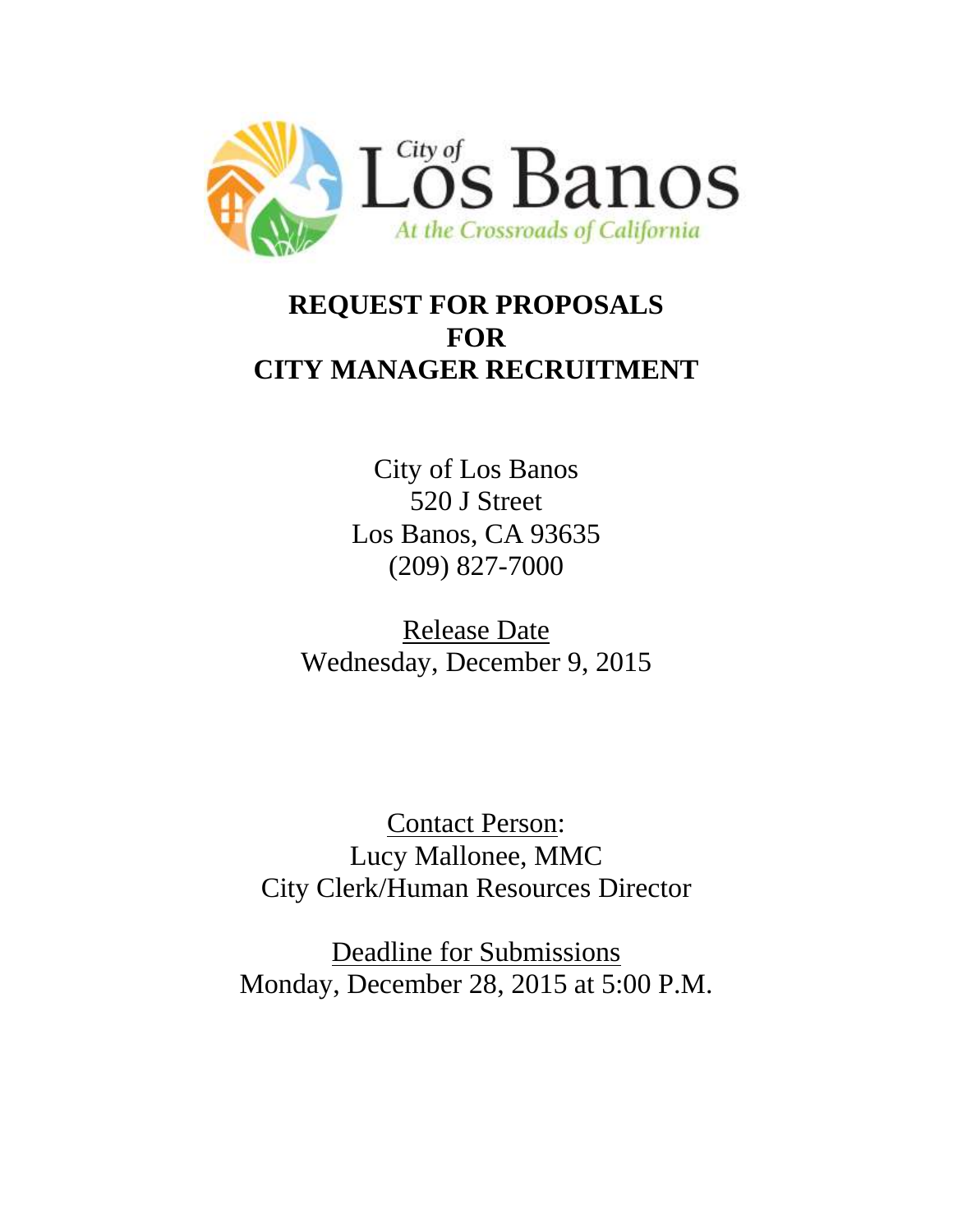## **REQUEST FOR PROPOSALS**

## **City Manager Recruitment Services**

| <b>RELEASE DATE:</b>      | Wednesday, December 9, 2015                                                                                                                                         |
|---------------------------|---------------------------------------------------------------------------------------------------------------------------------------------------------------------|
| <b>CLOSING DATE/TIME:</b> | Monday, December 28, 2015 at 5:00 P.M.<br>All RFP's must be received by the closing date and time. Faxed,<br>emailed and postmarked materials will be not accepted. |
| <b>CONTACT PERSON:</b>    | Lucy Mallonee, MMC<br>City Clerk/Human Resources Director<br>(209) 827-7000 ext 112<br>lucy.mallonee@losbanos.org                                                   |
|                           | Los Banos City Hall<br>520 J Street<br>Los Banos, CA 93635                                                                                                          |
|                           | Hours: Monday – Friday 8:00 A.M. – $5:00$ P.M.                                                                                                                      |

#### **I. Introduction**

The City of Los Banos, California is seeking services from a qualified executive search firm to assist the City Council in the selection of a new City Manager. The goal of the recruitment will be to have an appointment by April 1, 2016.

**\_\_\_\_\_\_\_\_\_\_\_\_\_\_\_\_\_\_\_\_\_\_\_\_\_\_\_\_\_\_\_\_\_\_\_\_\_\_\_\_\_\_\_\_\_\_\_\_\_\_\_\_\_\_\_\_\_\_**

## **II. Background**

The City of Los Banos, population 36,822, is situated on the west side of Merced County and is the county's second largest City. The City is conveniently located in the center of California and is about two hours from the cities of San Francisco, Oakland and Sacramento, as well as Yosemite National Park. A combination of new enterprise, local government and agriculturebased operations all contribute to the City's economy, which continues to provide residents with a variety of amenities to enjoy. In addition to providing a wide variety of public services, including water, sewer, garbage, parks and recreation, police and fire, the City of Los Banos also offers a variety of retail and entertainment venues for its residents. Nearly 160,000 acres of seasonal wetlands and grasslands bring visitors from all over the world to the City, as well as recreation enthusiasts who enjoy the San Luis Reservoir and the State and Federal Wildlife Areas and Refuges. The City also enjoys a downtown, which hosts retailers, services, restaurants and entertainment, and serves as a hub for many community events. Named for the seasonal spring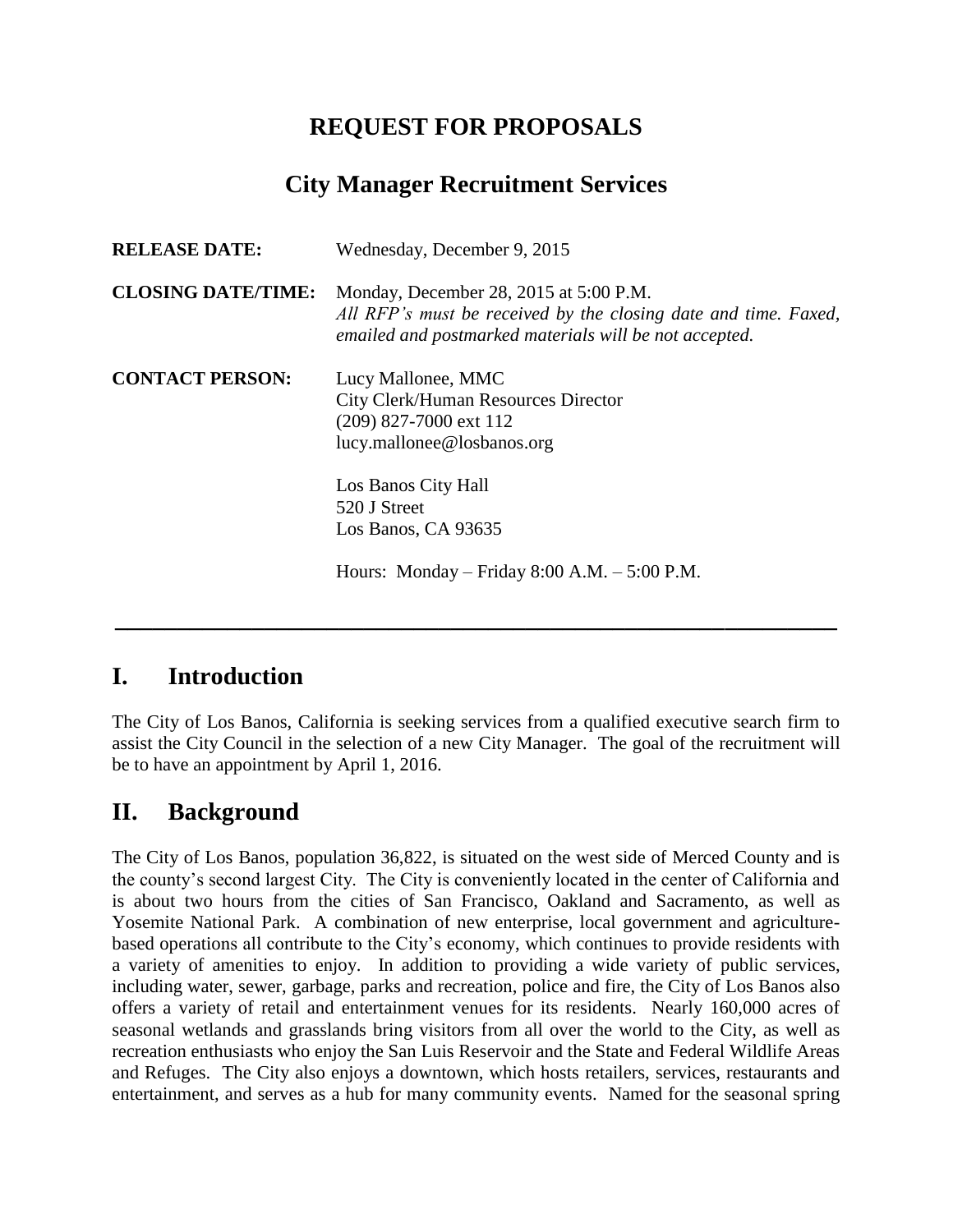baths that feed natural wetlands in the western San Joaquin Valley, the City of Los Banos enjoys strong ties to its local heritage.

The City of Los Banos operates under the Council-Manager form of government, with a five member City Council comprised of four Council Members elected by district with overlapping terms of four years and a Mayor elected at large for a term of two years. The City Council appoints the City Manager and City Attorney. The City is also served by a City Treasurer and City Clerk, both of whom are elected officials. The Los Banos City Council is committed to finding the best possible candidate for their new City Manager.

### **III. Scope of Work**

The successful consulting firm will be expected to perform the following:

- Meet with the City Council and/or stakeholder groups as necessary to facilitate the development of an appropriate candidate profile and list of priorities for the new City Manager.
- Develop and administer a search for appropriate candidates.
- Answer questions from candidates and collect application materials.
- Review the applications received, comparing them to the candidate profile, performing screening interviews as needed.
- Select the most qualified candidates to be interviewed by the City Council; provide a written report summarizing the overall candidate pool and the qualifications of those to be interviewed.
- Advise the City Council on interview strategies and appropriate questions to ask candidates; attend the interview sessions and assist the Council narrow the candidate pool to finalists.
- Conduct complete background check on finalist candidates and advise City Council of the results.
- Facilitate the final interview process and assist the City Council to make a selection.
- Assist with employment contract negotiations

The City Council would like to remain flexible during the process; the above process may change as the candidate pool or other circumstances require.

#### **IV. Proposal Requirements**

Each proposal should include the following information:

A. Background information on the firm, including details of the firms experience with similar recruitments, including the number of City Manager searches and placements; a brief resume of the individual(s) assigned to this project; contact information for references; and sample work products including recruiting brochures, candidate questionnaires, candidate reference reports, etc.